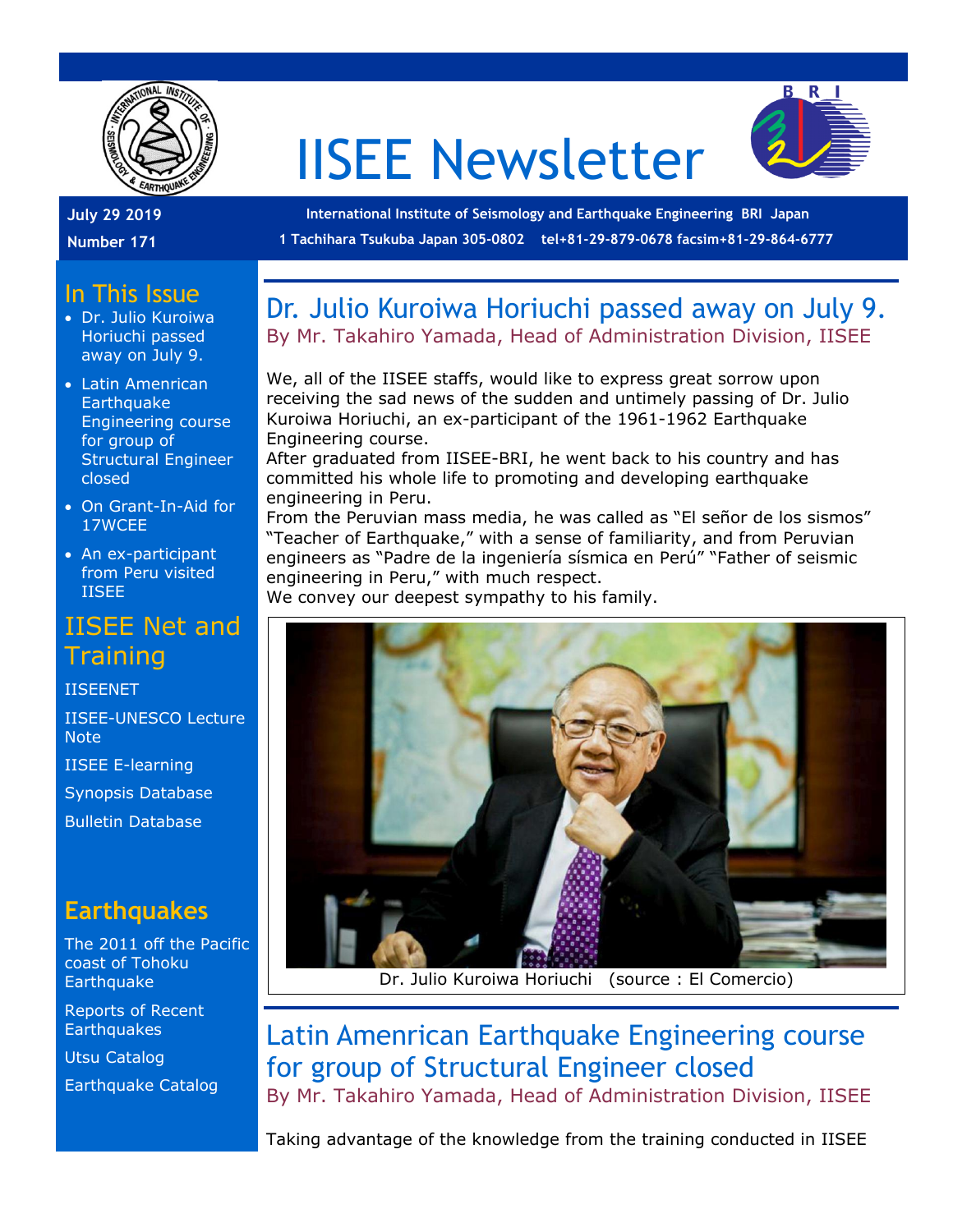

Enjoy Now



#### **Call for Papers**

IISEE Bulletin is now accepting submissions of papers for the seismology, earthquake engineering, and tsunami. Developing countries are targeted, but are not limited.

Your original papers will be reviewed by the editorial members and some experts.

NO submission fee is needed.

Try to challenge!!

from Thursday, May 16, nine participants of structural engineers of Latin American Earthquake Engineering course had a presentation each about problems to solve in their countries that they can work on the plan in the half-year through a year on Thursday July 11.

This presentation was the last event in this course in Tsukuba. From Monday, July 15, they had lectures and experiments focusing on framework masonry and concrete-block construction in El Salvador. On Friday, July 26, the training of the group of structural engineers had closed. Including participants in this course, we had 92 people from 11 countries in the total of the Latin American Earthquake Engineering course. We hope to come into full use of the earthquake-resistant buildings become more accelerated in Latin American countries by efforts of ex-participants of IISEE.



Observation of wooden model house Table 1 and Experiment

## On Grant-In-Aid for 17WCEE

By Dr. Toshiaki Yokoi, Director of IISEE

In the URL of the 17th World Conference on Earthquake Engineering (17WCEE), the information about the GRANT-IN-AID for young generation from the developing countries provided by the Local Organization Committee is found.

I recommend the ex-participants who is willing to attend 17WCEE to check this information, especially, qualifications in the following URL. http://www.17wcee.jp/call.html

The information is at the bottom ofthis URL.